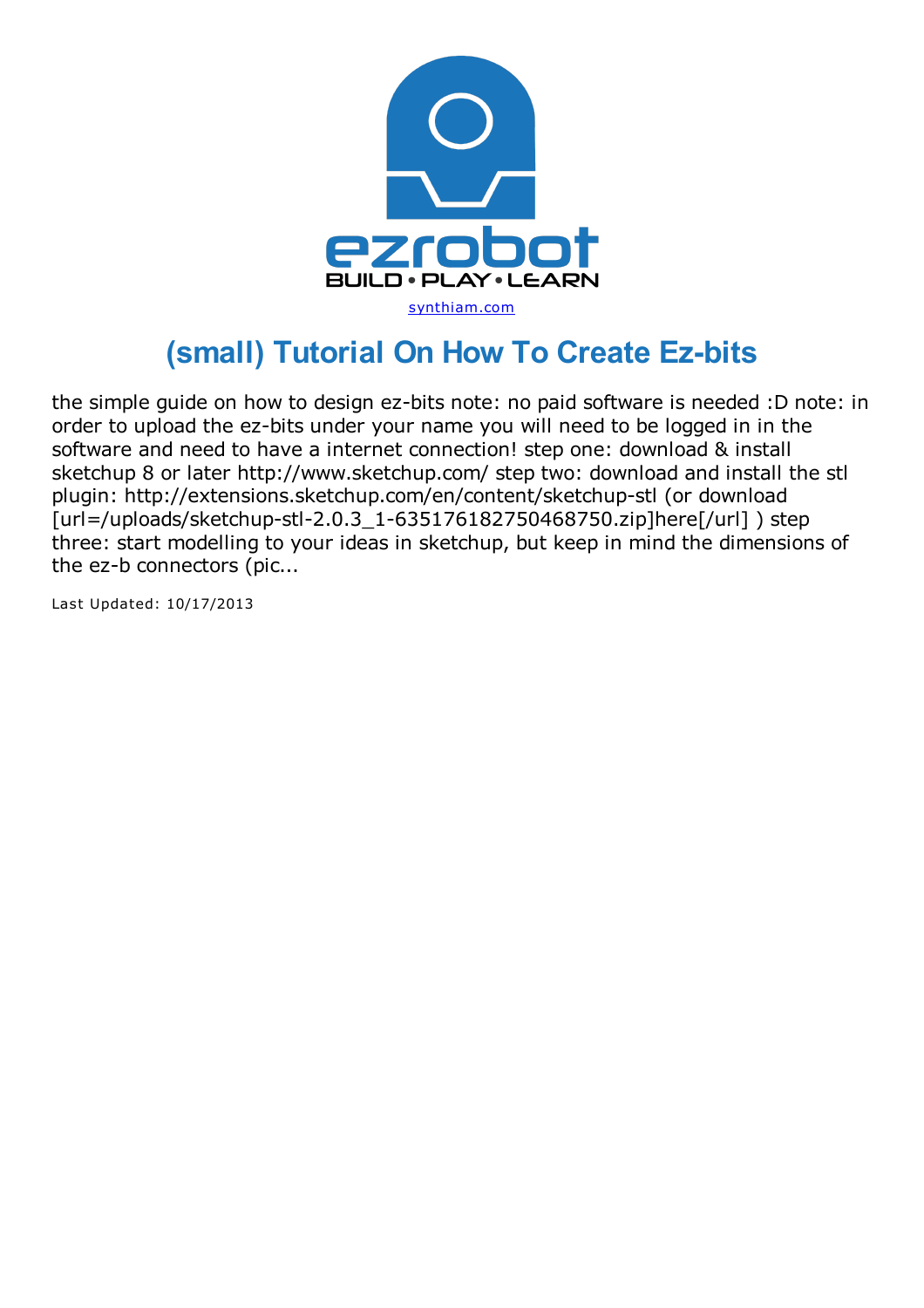

the simple guide on how to design ez-bits

note: no paid software is needed

note: in order to upload the ez-bits under your name you will need to be logged in in the software and need to have a internet connection!

step one: download & install sketchup 8 or later http://www.sketchup.com/

step two: download and install the stl plugin: http://extensions.sketchup.com/en/content/sketchup-stl (or download [here](https://synthiam.com/uploads/sketchup-stl-2.0.3_1-635176182750468750.zip) )

step three: start modelling to your ideas in sketchup, but keep in mind the dimensions of the ez-b connectors (pic below is from a female connector, measurements in MM)



step four: once completed, go to file > export stl in sketchup

step 5: give it a name (for example "ez-bit connector female.stl") (you will need to add the ".stl" also, as the plugin doesn't do that sadly)

step 6: start ez-builder and open up the bit-builder.

step 7: follow the instructions, like adding details, snapshot and of course adding all the stl files needed for ONE component